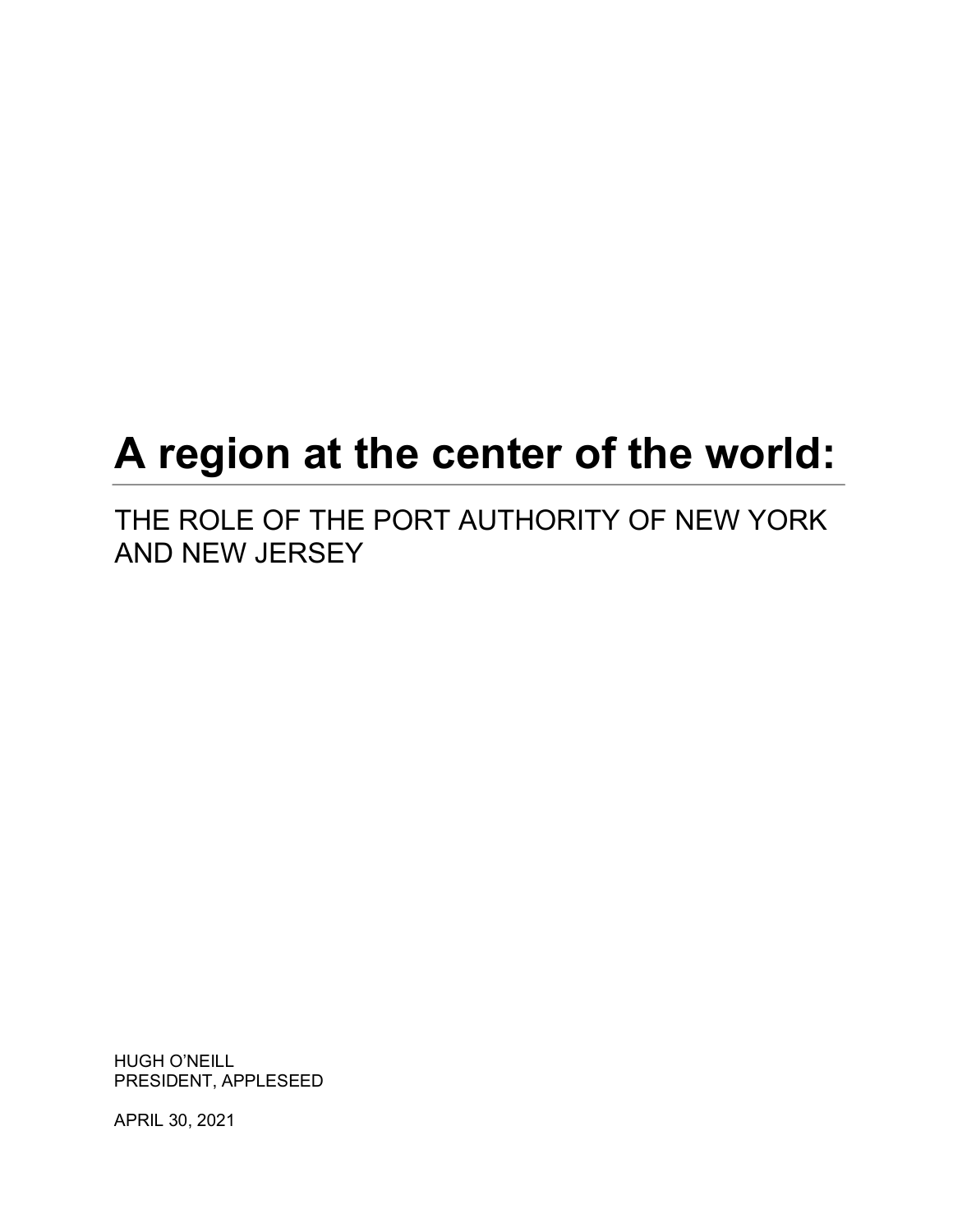Organizations that endure for a hundred years or more share two key characteristics – they fulfill important functions, and they adapt to changing needs and circumstances. How these organizations are able to do so, however, may only become evident over time. The one hundredth anniversary of the establishment of the Port Authority of New Jersey thus offers an opportunity to consider how and to what extent the agency has exhibited these characteristics – and in particular, how it has served to more effectively connect New York and New Jersey, and to connect the New York-New Jersey region to the world.

This paper briefly reviews:

- The origins of the Port Authority of New York and New Jersey
- How the agency helped the region adapt to the automobile age
- The Port Authority's essential role after Second World War in connecting the region to the wider world economy
- Port Authority investments that supported the growth of the region's economy in the 1960s and after
- Notable examples of innovation and entrepreneurship at the Port Authority
- Strategic investments in the region since the 1990s

We conclude with a brief discussion of why and how the Port Authority's contribution to the vitality of the region's economy will be even more critical in the future than it has been for the past hundred years.

# **In the beginning**

When the interstate compact that created the Port of New York Authority was signed one hundred years ago, the New York-New Jersey region had already emerged as America's first great metropolis, and as its principal gateway to the rest of the world. Many of the region's civic and business leaders, however, believed that its central role in the nation's commerce was seriously threatened by what to them seemed an accident of economic geography: Most of the maritime trade and travel that connected the region to the world was centered on the docks of Manhattan and Brooklyn; but most of the dozen or so railroads that connected the region to the rest of the country terminated on the New Jersey side of the Hudson. The process of moving goods and people from one side of the harbor to the other could be time-consuming and inefficient.<sup>1</sup>

The Port Authority was charged with bringing order out of this chaos, by improving connections between the two states and rationalizing the tangle of competing rail services. This proved, however, to be a more difficult task than advocates for creation of the new agency had anticipated. The railroads generally showed no interest in collaborating. with each other or with the Port Authority; New York City Mayor William Hylan fought hard against construction of a proposed rail tunnel from Jersey City to Brooklyn; and the agency had no power to compel their cooperation.

By the early 1920s, moreover, the world for which for which the Port Authority had been created was changing radically. The first great era of global economic integration – a key contributor to the prosperity of both the U.S. and western Europe – had come to a crashing halt in 1914. After

<sup>1</sup> Joe Mysak and Judith Schiffer, *Perpetual Motion: The Illustrated History of the Port Authority of New York & New Jersey* (Santa Monica: General Publishing Group, 1997), pp. 29-31.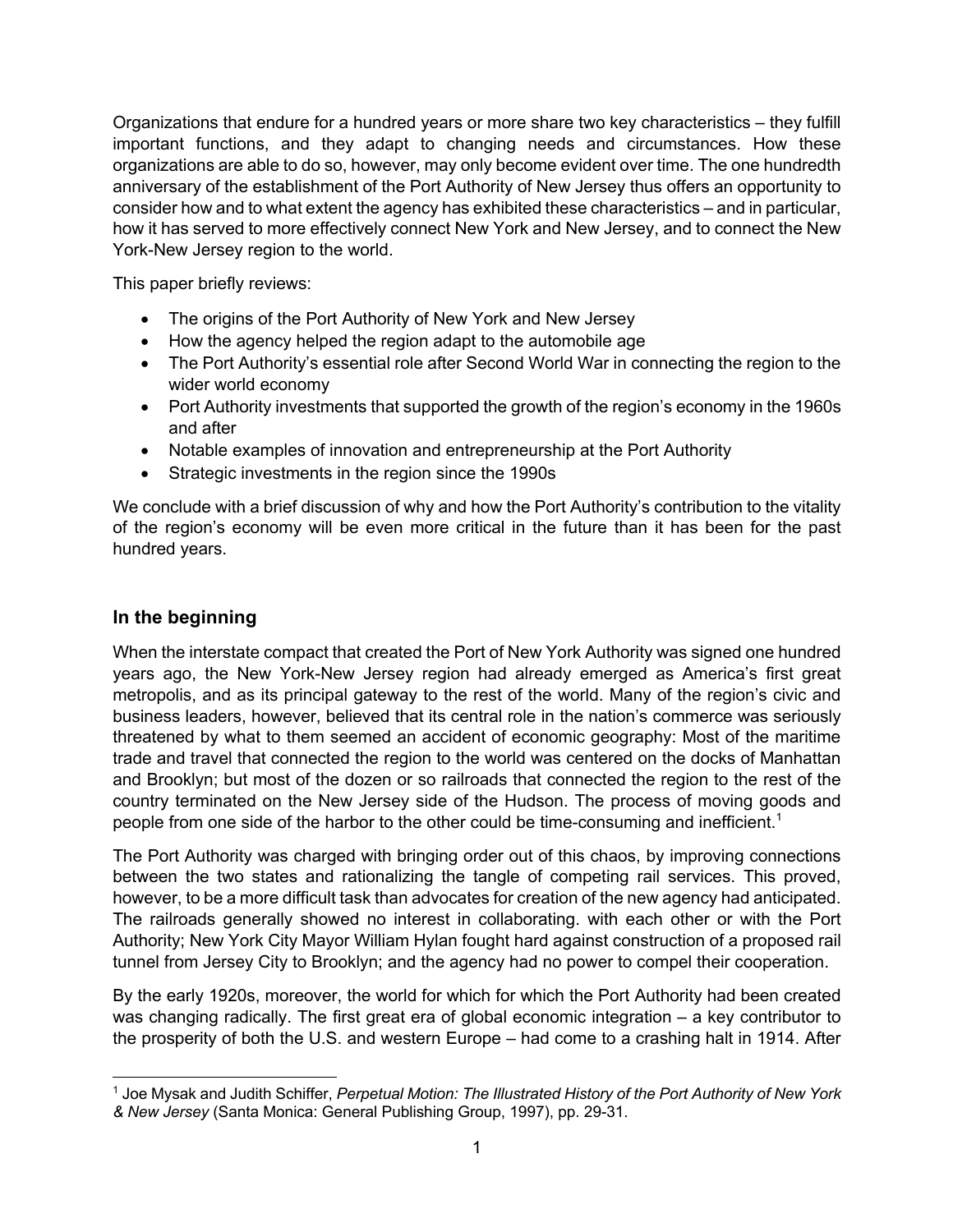the horrors of the war years and the disillusionment that followed, the United States and many other nations began to retreat from engagement with the world – raising new barriers to international trade, sharply restricting immigration and pursuing increasingly toxic forms of nationalism.<sup>2</sup>

# **Planning for the automobile age**

In some respects, however, the retreat from globalization in the 1920s gave the Port Authority an opportunity to fashion a new approach to knitting the region together. As both automobile traffic and the volume of goods being shipped by truck surged, the agency shifted its focus from trying to rationalize the region's railroads to developing new vehicular connections between New Jersey and New York.

In 1924 Port Authority's Board of Commissioners authorized construction of the agency's first two crossings – the Goethals Bridge and the Outerbridge Crossing, connecting Staten Island to New Jersey. Both were completed in 1928. In 1930 the Port Authority also assumed responsibility for operation of the Holland Tunnel – the first vehicular crossing between New Jersey and Manhattan, which had originally been constructed by the two states and opened in 1927. The George Washington Bridge – then the world's longest suspension bridge – and the Bayonne Bridge soon followed; both were completed in 1931.

The new agency's plunge into the automobile age was not limited to these five crossings. In 1932 the Authority completed and opened what was then called the Commerce Building – a massive, fifteen-story, 2.9 million square-foot structure located at 111 Eighth Avenue in Manhattan. The building combined a large truck terminal, designed for consolidation of less-than-truckload freight with a mix of manufacturing, warehousing and distribution, and showroom/office space. It also housed the Port Authority's headquarters.<sup>3</sup>

While the Port Authority's focus during these years was primarily (if not entirely) regional, its investments nevertheless helped in several important ways to set the stage for the era that was to come.

- The development and operation of the Port Authority's vehicular crossings helped knit the New York-New Jersey area into a single, more dynamic metropolitan region. Over time, this improved connectivity played a key role in the growth of what in the 1930s were still rural areas in New Jersey, such as Bergen County; and at the same time expanded the workforce from which New York City businesses could draw.
- The construction of Port Authority facilities provided jobs for thousands of New York and New Jersey residents during the Depression – a pattern that continued into the late 1930s, with the construction of the north tube of the Lincoln Tunnel.
- The Port Authority's success in planning, construction and managing six major projects in less than fifteen years went a long way toward establishing its reputation as an agency

<sup>2</sup> Johan Norberg, *Open: The Story of Human Progress* (London: Atlantic Books, 2020) p. 214

 $3$  After the World Trade Center was completed in 1973, the Port Authority sold 111 Eighth Avenue to a private real estate venture. In 2009 it was purchased by Google.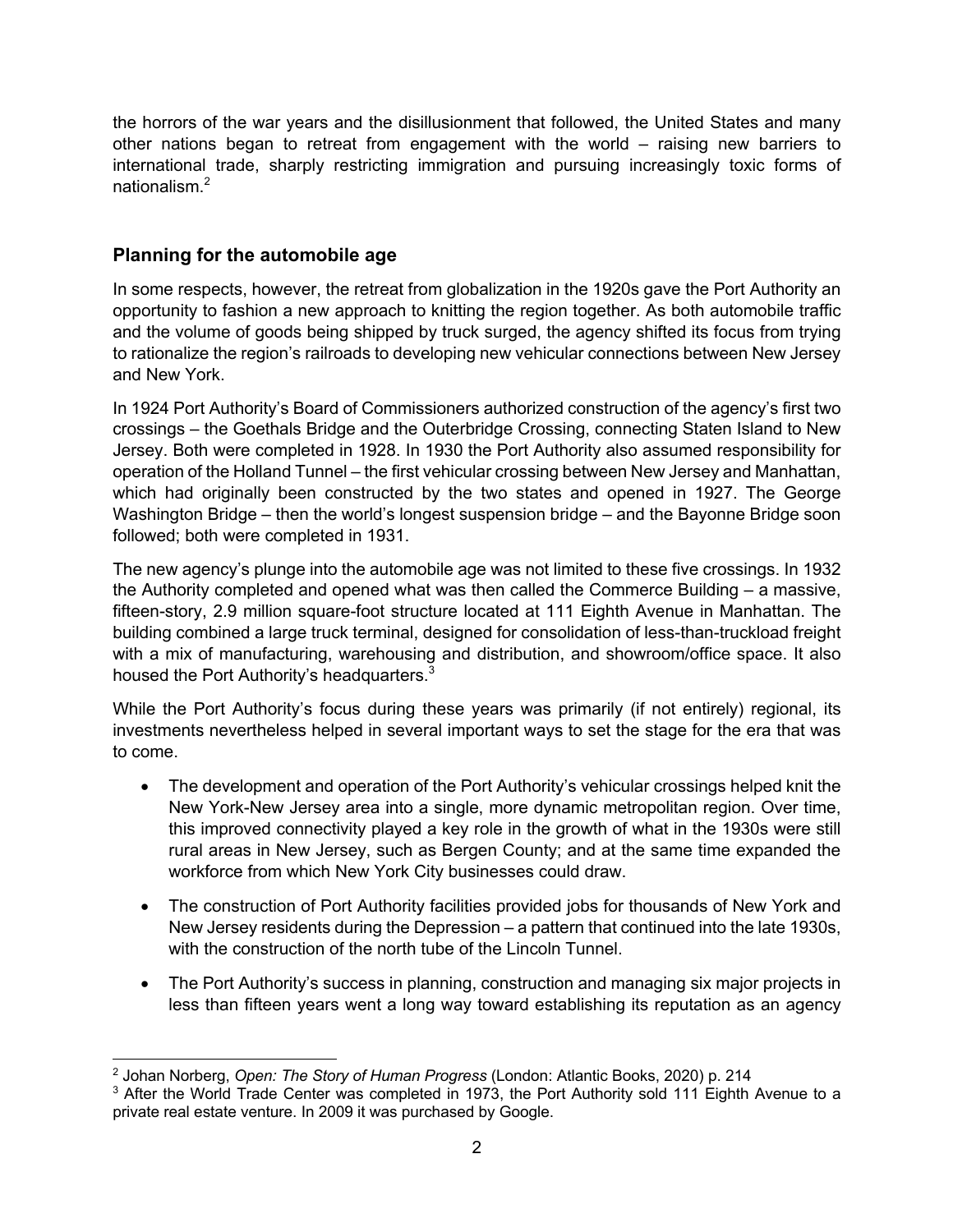that the two states, their constituents, and investors could entrust with major regional initiatives.

• Finally, by providing a stream of revenues that supported further investments, the facilities developed in the 1920s and 1930s made possible 75 years of investment in the infrastructure that helped make the region one of the leading centers of the global economy.

#### **Connecting the New York-New Jersey region to the world**

By the time the Port Authority was created in 1921, the U.S. was already the world's leading economic power. Twenty-five years later, the U.S. was emerging from the Second World War as the world's *dominant* power. This transformation presented the New York-New Jersey region – the unrivalled commercial capital of the U.S. – with an unprecedented opportunity for growth. Whether the region was fully prepared to take advantage of that opportunity, however, was not entirely clear.

Less than two years after the end of the War, the Port Authority began moving in a new direction, taking the lead in developing and operating facilities that would play a key role in strengthening the region's connections to the world.

#### *Enabling the growth of air travel and trade*

In 1947, the agency leased both LaGuardia Airport and New York International Airport (which was then under construction, and commonly called Idlewild, after the golf course that previously occupied the site on which it was built) from the City of New York. In 1948, the Port Authority completed initial construction at Idlewild – including roadways, runways, and a passenger terminal – and opened the airport to commercial flights.

Development at New York International continued throughout its first decade. In 1952 the Port Authority expanded the airport's passenger terminal, which nearly tripled in size to 215,000 square feet; and completed a new control tower. Traffic grew rapidly; by 1954 Idlewild was handling more international passengers than any other airport in the world. In 1955 the agency reached agreement with the major airlines serving the Airport on a plan for development of seven new terminals.

In 1956 the agency added a five-building air cargo complex, combining the cargo operations of 27 domestic and international airlines with office space for federal agencies, customers brokers, freight forwarders and other tenants providing international trade services. Air Cargo City, as it was called, marked the airport's emergence as one of the world's leading air freight gateways.

The Port Authority's first decade at Idlewild culminated in 1957 with the completion and opening of a new International Arrivals Building – a 600,000 square-foot complex designed by the New York firm Skidmore, Owings & Merrill. At the same time, work had begun on construction of new terminals for several airlines. In 1959 United and Delta moved into a new, shared terminal; and Eastern opened its own new terminal. A new American Airlines terminal, and PanAm's Worldport, both opened in 1960.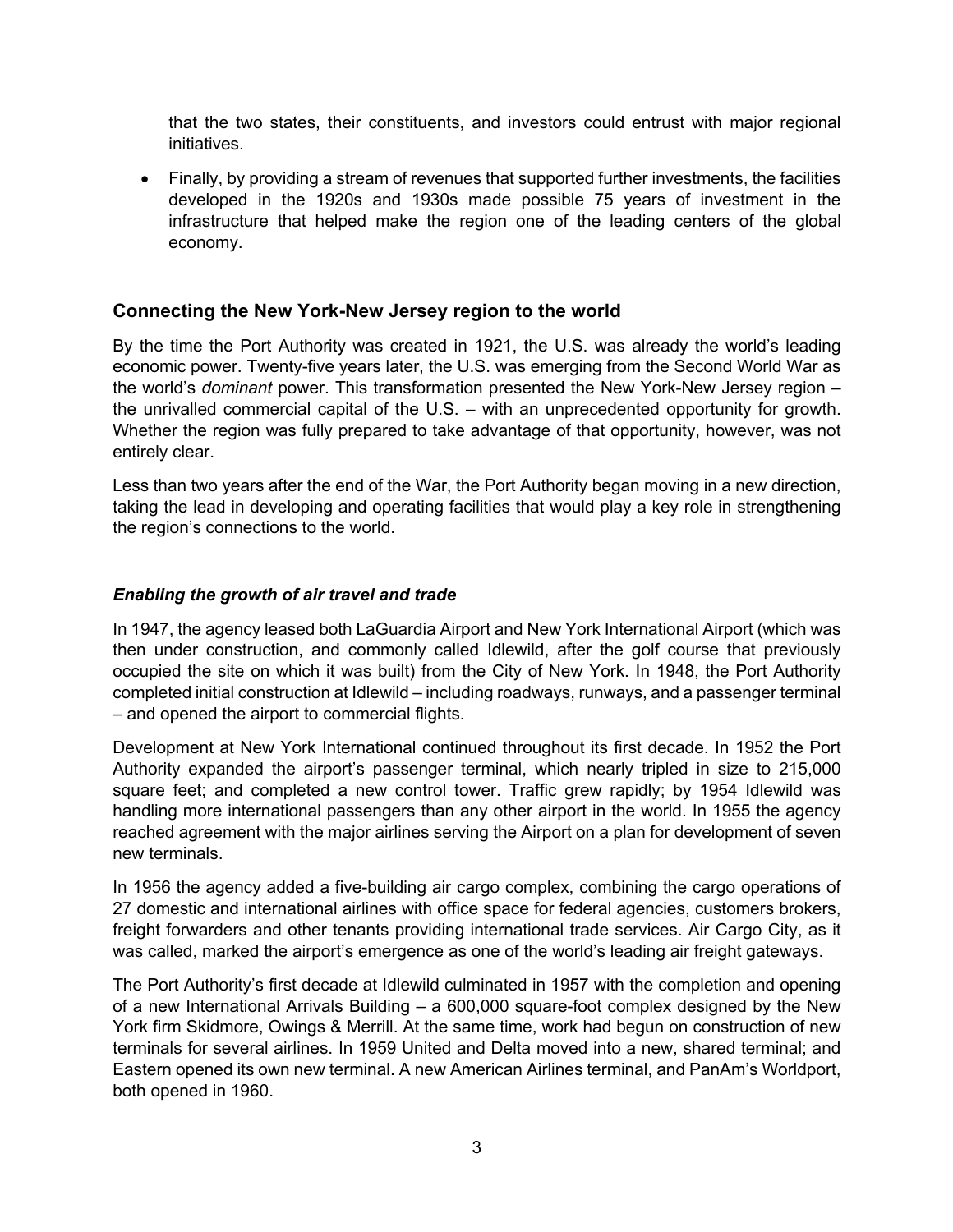In 1948, the Port Authority also leased Newark Airport from the City of Newark, taking responsibility for airport operations; and immediately undertaking a major modernization and expansion. A new runway and a new control tower were completed in 1952, and a new passenger terminal in 1953. In 1959, the agency added a four-building air cargo complex.

#### *Expanding and modernizing the New York-New Jersey port*

When the Port Authority leased Newark Airport from the City in 1948, it also leased Port Newark. By 1951 the agency had increased the number of deep-water berths at Newark from 14 to 21; deepened the Port's channels to 35 feet; and built new warehouses.

In 1958, the Port Authority also began to develop the first phase of a new marine terminal on what would ultimately become 450 acres of reclaimed marshland in Elizabeth, just south of Port Newark. The first phase of the Elizabeth Port Authority Marine Terminal was opened in 1962. In the years that followed it would (as discussed below) play a key role in revolutionizing maritime trade around the world.

In Brooklyn, the Port Authority followed a more piecemeal approach, acquiring or leasing a chain of piers and other properties along a two-mile stretch of the waterfront, from the Brooklyn Bridge south to Erie Basin in Red Hook. The agency invested in new piers and warehouses; but still struggled to overcome Brooklyn's disadvantages, including poor truck access, limited rail access, and a lack of adequate upland.

## *Building more interstate connections*

In addition to developing the region's connections to the world, the Port Authority continued during the post-War years to improve connections between the states.

- When the George Washington Bridge opened in 1932, the two center lanes on the bridge had been left unfinished. In 1946 the center lanes were completed, increasing the Bridge's capacity by one-third.
- In 1947, the Port Authority Board authorized construction of a new midtown bus terminal at 41<sup>st</sup> Street and Eighth Avenue. The Port Authority Bus Terminal opened in 1950, speeding the flow of both long-haul and commuter buses into Manhattan, and at the same time taking hundreds of buses each day off the streets of West Midtown. In the 1970s the Port Authority embarked on a major expansion of the Terminal, to handle a rising tide of commuters from New Jersey to New York; by 1981 its capacity had doubled.
- Construction of a third tube of the Lincoln Tunnel, which had been authorized in 1950, began in 1954. It was completed and opened in 1957, increasing the Tunnel's capacity by 50 percent.
- The six-lane lower level of the GWB was completed in 1962. A year later the Authority opened a new bus terminal on the New York side of the Bridge, providing easier travel into Manhattan for residents of Bergen and Rockland Counties.

These projects may not have had the same direct impact on international commerce as the Port Authority's airports and marine terminals in the post-War years; but by continuing the process of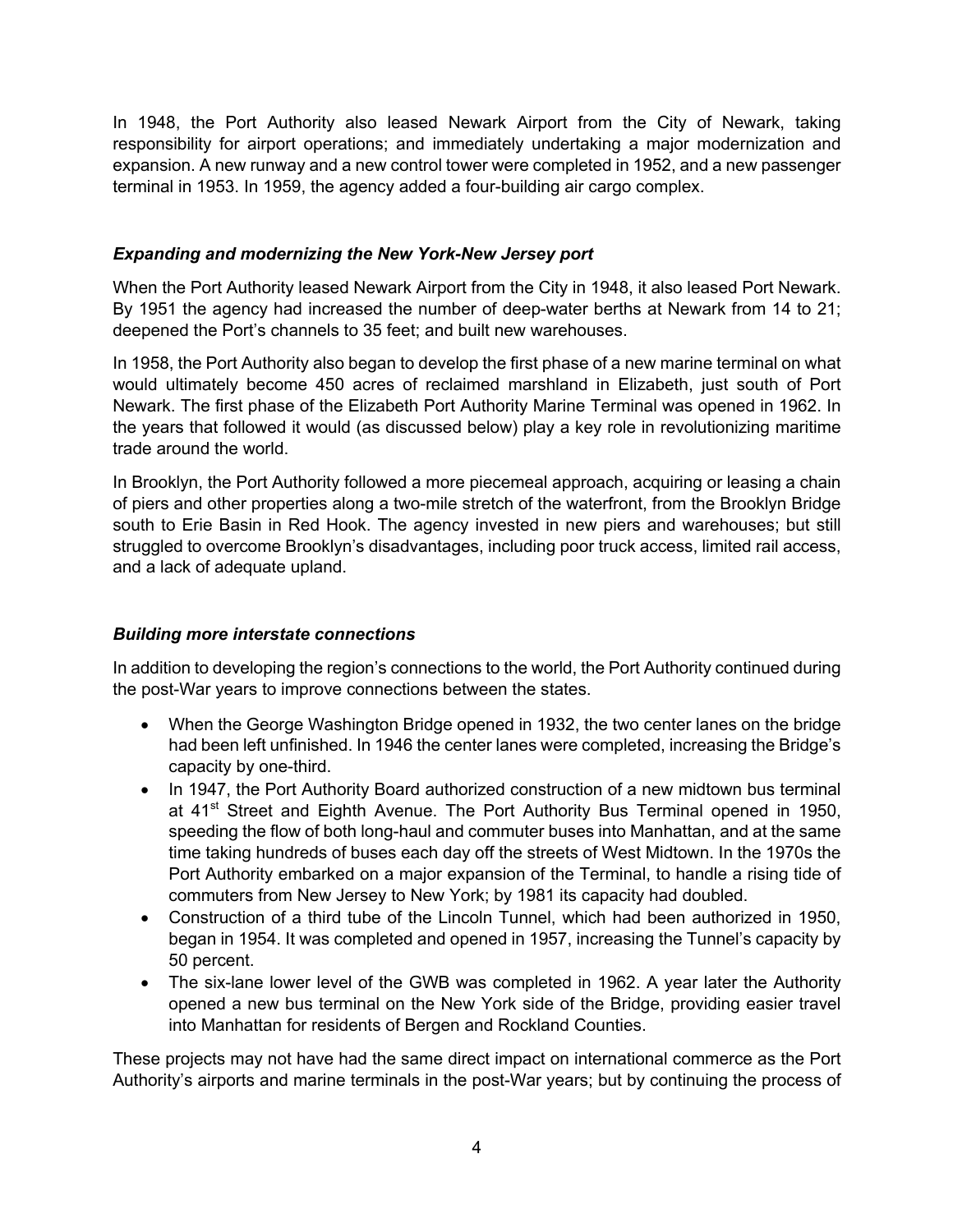knitting New York and New Jersey more closely together, they contributed to the region's ability to grow into its global role.

## **Years of expansion: the 1960s and early 1970s**

The surge of growth that occurred at Idlewild International Airport in the late 1950s continued in the years that followed. Trans World Airlines' distinctive TWA Flight Center, designed by Eero Saarinen, opened in 1962, followed later the same year by a new terminal shared by Northwest Airlines and Braniff International.

At LaGuardia, construction of a new Central Terminal Building began in 1957, along with a new air traffic control tower, a new runway, roadways and parking. The program was completed in 1964, with six airlines moving into the new Central Terminal Building. In 1967, two runways were lengthened to 7,000 feet.

Until the 1970s, Newark was essentially a regional airport, with a single terminal building, few non-stop transcontinental flights and virtually no international traffic. After negotiating a new lease with several leading airlines, the Port Authority undertook a major redevelopment at Newark. Two new passenger terminals (Terminal A and B) were opened in 1973. The Port Authority also built a new airport administration building, a central heating and cooling plant, and fuel storage facilities. Construction was also started on a new Terminal C; but it would not be completed until the 1980s.

## *Developing the World Trade Center*

In 1960, two seemingly unrelated proposals were unveiled that together would shape the future of the Port Authority and its role in the region's economy. New Jersey Governor Robert Meyner proposed that the Port Authority take over the financially troubled Hudson and Manhattan Railway; and the Downtown Lower Manhattan Association, a business group led by David Rockefeller, proposed to jump-start the revitalization of Lower Manhattan by having the Port Authority take the lead in developing a new office space in Lower Manhattan for companies engaged in international commerce, to be called the World Trade Center.

Neither of these concepts was new. The idea of developing a center for international businesses in New York City first arose in the 1940s; and New Jersey commuter groups (and some public officials) had been urging the Port Authority to rescue the H&M since 1954, when the railroad had filed for bankruptcy. But the confluence of the two proposals in 1960, with high-level support in both states, suggested that the makings of a deal might be at hand.

The Port Authority quickly endorsed the idea of building a World Trade Center, but initially resisted acquisition of the H&M, fearing it would set a precedent for further involvement in efforts to save the region's failing commuter railroads. Finally, a deal was struck. The Port Authority would acquire, rehabilitate and operate the H&M, but with an assurance from both states (thereafter written into the agency's bond covenants) that the Port Authority would not be required to support any other money-losing rail passenger services. The Port Authority would also be authorized to build and operate the World Trade Center; but rather than being located at the eastern end of Wall Street (as proposed by DLMA), it would be built on the site of the H&M's Hudson Terminal,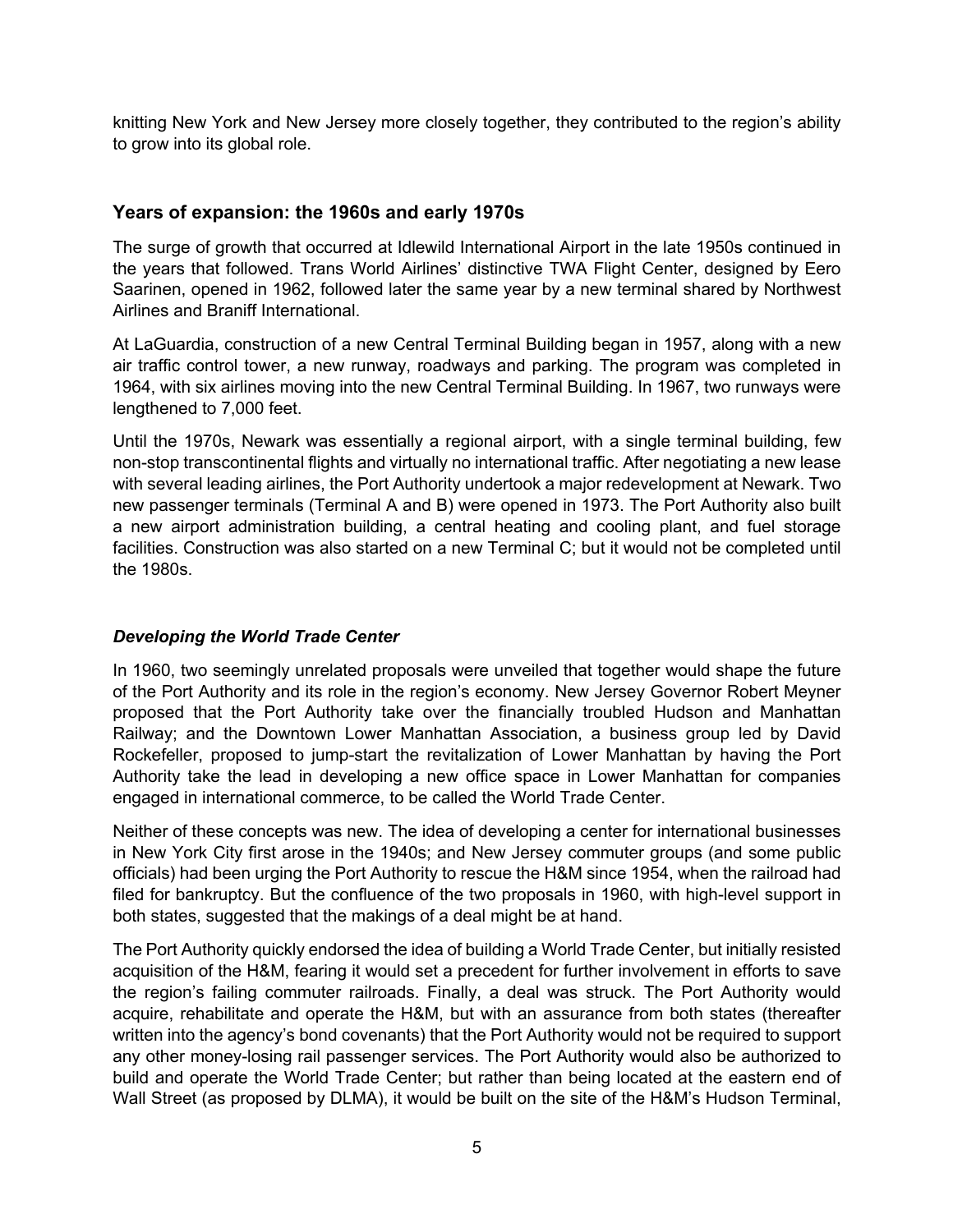on the west side of Lower Manhattan – a location that would provide much better access to the new complex via New York City subway, and (for New Jersey residents) via PATH.

In 1962 the legislatures of both states authorized the Port Authority to proceed with both projects. A new Port Authority subsidiary acquired the H&M (renamed PATH, for Port Authority Trans-Hudson), and launched a \$70 million overhaul of the aging railroad. Planning and design work on the World Trade Center began that same year.

From its inception, the World Trade Center was criticized by some as a massive commercial and government office complex masquerading as an international trade facility. A group of businesses that stood to be displaced from the site, along with owners of other commercial office buildings who objected to what they saw as unfair competition from the Port Authority, sued to block the project, arguing that building and operating the proposed World Trade Center fell far outside the scope of the interstate compact that had created the agency. In 1963, however, the New York State Court of Appeals ruled 6 to 1 that promoting and facilitating international trade was a legitimate part of the Port Authority's mission. The plaintiffs then filed an appeal with the U.S. Supreme Court; but in November 1963 the justices declined to hear the case.<sup>4</sup>

The Port Authority then proceeded to acquire the site. Construction got under way in 1966, and the first wave of tenants moved into the WTC in 1973.

Despite its critics concerns, the Port Authority sought – at least in the 1970s and 1980s – to create at the World Trade Center an environment consistent with its stated purpose. Notable examples included:

- Development of Six World Trade Center, a 538,000 square-foot office building, completed in 1974, that provided a new home for the U.S. Customs Service, the Export-Import Bank, the Department of Commerce and other federal agencies involved in international trade.
- Providing space at below-market rates to small firms that provided a wide range of traderelated services.
- Creating and hosting the World Trade Institute, a provider of international business-related educational programs (described in greater detail below).
- Creating the World Trade Centers Association, a network of international business facilities in 120 cities around the world that promoted trade, provided WTC tenants with connections to businesses in other countries – and not least, proved to be an effective tool for marketing the New York-New Jersey World Trade Center as a home for the U.S. offices of foreign firms.

# **Innovations in global trade and connectivity**

The Port Authority's role in supporting the region's emergence as a center of global commerce was not limited to the development of the region's transportation infrastructure and the development of the World Trade Center. Starting in the 1960s – and accelerating in the 1970s

<sup>4</sup> Martin Arnold, "High Court Plea is Lost by Foes of Trade Center," *New York Times*, November 13, 1963.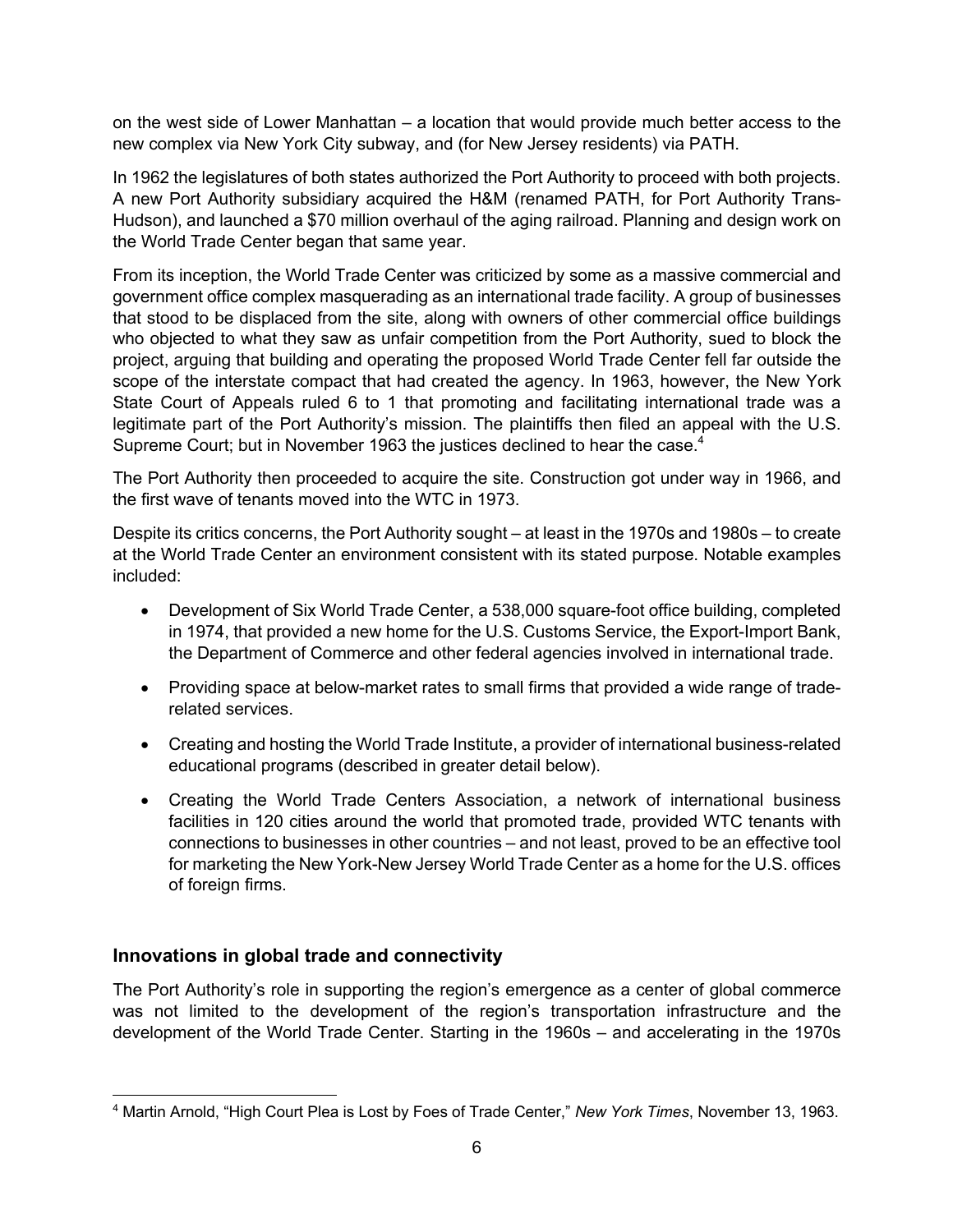and early 1980s – the Port Authority took on a more innovative and more entrepreneurial role. Below we highlight several notable examples.

## *A partner in the container revolution*

In the 75 years since the end of the Second World War, few innovations have had as profound an effect on the world economy as the development of containerized shipping.<sup>5</sup> The story of how Malcom McLean, owner of a North Carolina trucking company, first conceived the idea of shipping maritime cargo in containers while waiting in Hoboken to have a truckload of goods unloaded and then reloaded onto a freighter bound for Europe, is now well known. After buying Mobile, Alabama-based Waterman Steamship Company, McLean launched his new venture in 1956, when the *Ideal X* set sail from Port Newark with 58 truck trailers bound for Houston.<sup>6</sup>

In the beginning, the new company's service was limited to coastal trade. But McLean had bigger ideas. With the Port Authority in the early stages of planning for the development of Port Elizabeth, he approached the agency's executive director, Austin Tobin, and proposed the development of new facilities in Elizabeth for his company, Pan-Atlantic, which was outgrowing its space in Newark. Tobin quickly came to share McLean's conviction that the future of ocean shipping lay in containerization; and McLean and the Port Authority began to work together on construction of world's first marine terminal designed from the ground up to serve ocean-going container ships – years before any such ships were launched. McLean's company (which in 1960 was re-named Sea-Land Services) moved its operations from Newark to Elizabeth in 1962.

The sharp reductions in the cost of coastal shipping that Sea-Land was achieving soon caught the attention of more established companies; and where McLean led, others followed. In the spring of 1966, Sea-Land, U.S. Lines and Moore McCormack all began offering containerized shipping from Elizabeth to several European ports. Within a year, six other lines had joined them.<sup>7</sup>

McLean's great innovation was not simply the idea of moving cargo in thirty- or forty-foot boxes – others before him had the same idea, and to a limited extent some had tried it. Instead, McLean's genius lay in realizing that containerization could be the key to providing a much cheaper, faster, *more integrated* way to move goods from the factory loading dock to their final destinations. What counted was not just the box; it was the *system*.

The Port Authority's contribution was to quickly grasp the significance of what McLean wanted to do, and to work with him to design and build port facilities that would help him realize his vision. The agency opened the Elizabeth Marine Terminal in 1962; demand was so strong that it was expanded twice in the next four years. The New York-New Jersey port was established as the nation's leading center of containerized maritime trade; and Elizabeth became a prototype for new container ports around the world.

<sup>5</sup> Tim Harford, *Fifty Inventions that Shaped the Modern Economy* (New York: Riverhead Books, 2017), pp. 96-101

<sup>6</sup> Marc Levinson, *The Box: How the Shipping Container Made the World Smaller and the World Economy Bigger* (Princeton: Princeton University Press, 2006), pp. 36-100.

<sup>7</sup> Ibid.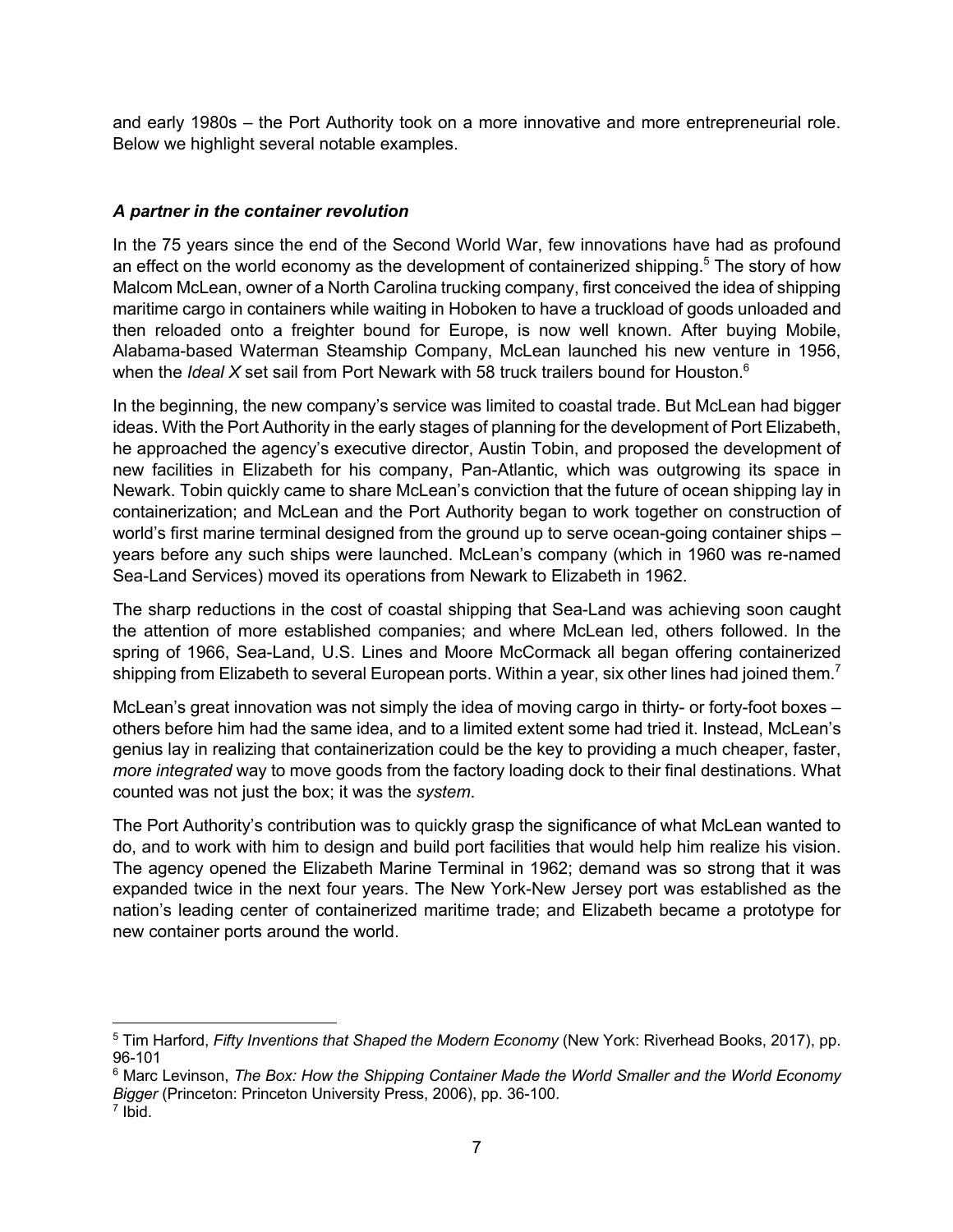The New York-New Jersey port eventually yielded its leading position in the U.S. to Los Angeles; but as of 2020 New York-New Jersey ranked second – and despite the pandemic and a global economic downturn, was still growing.

#### *Training a workforce for a global economy*

From the time it was first unveiled, the Port Authority's decision to pursue development of the World Trade Center drew sharp reactions from critics who believed that the agency should not be involved in the business of financing, constructing and managing commercial office buildings. Proponents of the project argued (among other things) that the World Trade Center would be much more than an office building – it would be place that could provide a home for a wide range of companies, agencies and organizations involved in international trade, and provide access as well to services that companies throughout the region would need to succeed in a global economy.

It's probably fair to say that when it was completed and occupied in the 1970s, the World Trade Center *was* more than just a conventional office building; but it was nevertheless *mostly* a conventional office building. Still, tenants in the twin towers – and residents and businesses throughout the region – did have access to a variety of trade-related resources. Perhaps the most notable of these was the World Trade Institute. Located on the 55<sup>th</sup> floor of One World Trade Center, the Institute offered a broad range of trade-related educational programs – entry-level certificate courses in fields such as freight forwarding; executive and professional programs in areas such as trade finance, maritime law, supply-chain management and doing business in China; one-day conferences on current topics; and beginners,' intermediate and advanced courses in an array of foreign languages. By the 1980s, 7,000 to 10,000 people each year were participating in WTI programs, including not only residents of the region but also students from 90 other countries.<sup>8</sup>

In 1997, as part of an effort to focus the agency more narrowly on transportation, the Port Authority sold the World Trade Institute to Pace University, with Pace agreeing to keep the Institute at the World Trade Center for the next sixteen years. That arrangement seemed to work well for the next several years; but the Institute's space – along with the rest of the World Trade Center – was destroyed on September 11<sup>th</sup>. In 2002 the University began to offer a limited number of Institute programs in other leased space downtown; but they never generated enough participants to cover their costs. In the summer of 2005, Pace announced that it was permanently shutting down the World Trade Institute.<sup>9</sup>

There were (and are), of course, other ways in which the region's working adults can a acquire the skills and knowledge needed for careers in international business. But the WTI's record suggests there was a real demand for its services – and reminds us that the region's role in the global economy depends not just on physical and financial capital, but on human and intellectual capital as well.

#### *Helping small and mid-sized manufacturers go global*

<sup>8</sup> David Chen, "Port Authority school is acquired by Pace," *New York Times*, July 8, 1997

<sup>9</sup> Stewart Chirls, "World Trade Institute closing its doors," *Journal of Commerce*, June 8, 2005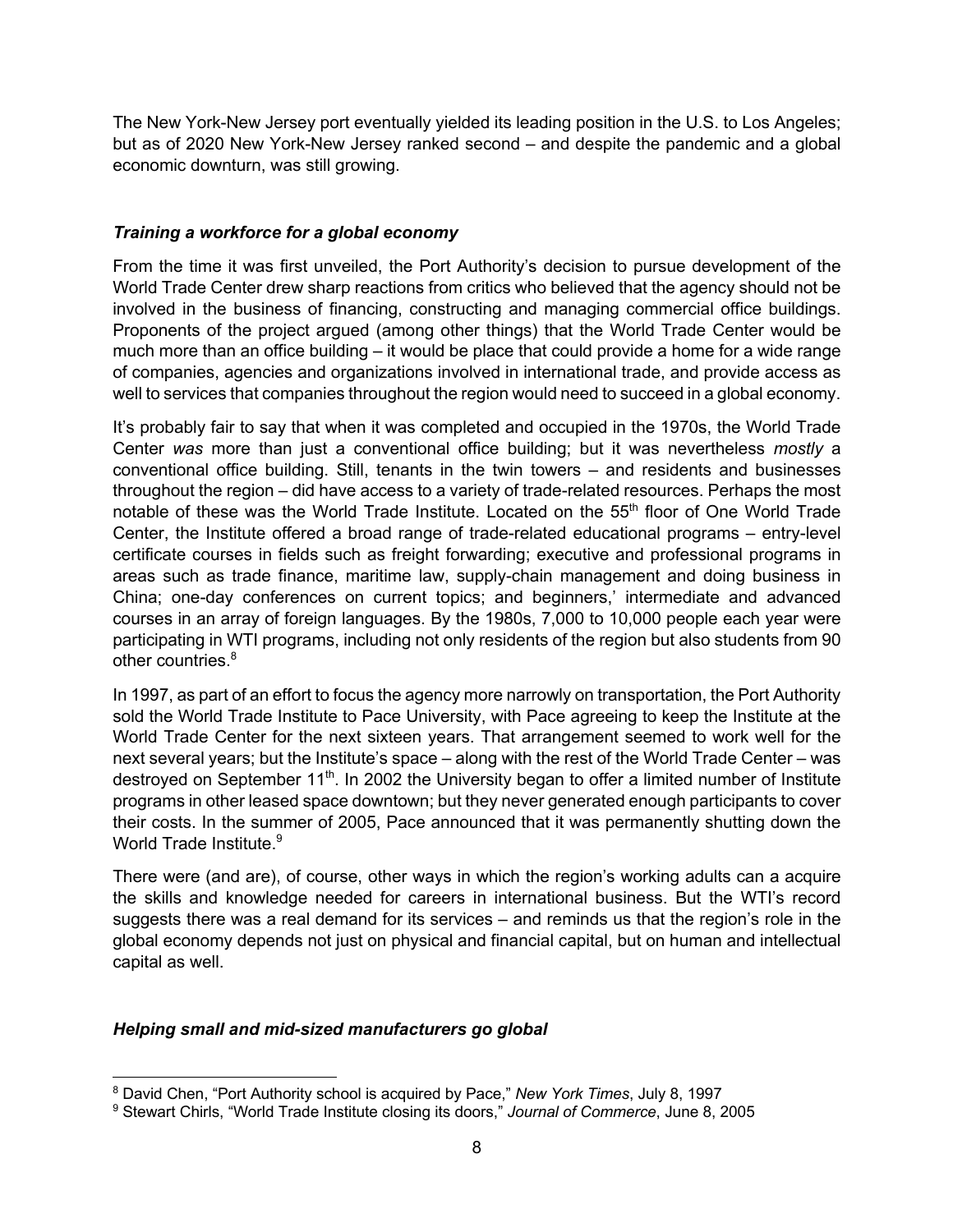In 1982, the Port Authority established its X-Port Trading Company – an organization dedicated to helping small and mid-sized New York and New Jersey manufacturers gain entry to overseas markets. X-Port offered its clients a range of services that for-profit trading companies typically provided only to much larger firms – an assessment of the firm's export potential, identification of specific market opportunities, helping its clients line up foreign distributors, securing needed licenses and permits, arranging trade financing through commercial banks or the U.S. Export-Import Bank, and helping clients arrange shipping.

Participating firms paid X-Port a commission on their export sales. They typically worked with X-Port for a few years, "graduating" when they were ready to fly on their own.

X-Port focused its efforts in six sectors, including biotechnology, telecommunications equipment and electronics. Between 1982 and 1990 it worked with more than 100 New York and New Jersey firms, helping them win \$100 million in export sales. In 1990, X-Port was cited by Harvard University's Kennedy School as one of the country's leading public sector innovations.

Despite its success – and despite being replicated in several other cities and states – X-Port was disbanded in 1995 by a new leadership team at the Port Authority that (as with the World Trade Institute) was determined to focus the agency more narrowly on transportation.<sup>10</sup>

## *Reviving Trans-Hudson ferry service*

For two hundred years after the founding of New Amsterdam, ferries were the principal means of transportation across the Hudson. But with the advent and the automobile and construction of the Port Authority's bridges and tunnels, ferry service began a long, slow decline. The last scheduled cross-Hudson service – between Hoboken and 14th Street – ended in 1967.

But by the mid-1980s, increased traffic congestion, increased crowding on some PATH lines, and a surge in waterfront development on both sides of the river, were leading to renewed interests in ferry service. In 1984 the Port Authority, at the urging of New Jersey Governor Tom Kean, began planning for the development of a new PA-operated ferry service connecting Hoboken to a new landing at Battery Park City. At this point the Port Authority viewed ferry service as a relatively inexpensive way to relieve severe overcrowding on PATH's Hoboken-to-World Trade Center line.

While the Port Authority was planning its Hoboken service, a company called TradeBase International in 1986 started to provide service between Fort Lee and Wall Street – but it drew few passengers and lasted only four months. At roughly the same time, a start-up (then called Port Imperial Ferry) launched a new, single-vessel service between Weehawken and West 38<sup>th</sup> Street in Midtown. Now called NY Waterway, the ferry was the brainchild of Arthur Imperatore, the head of family-owned APA Trucking. A few years earlier, Imperatore had acquired a two-mile stretch of the Hudson River waterfront and begun development of what would ultimately become a massive mixed-use project called Port Imperial. He initially saw his ferry venture less as a potential money-maker in itself than as a way to enhance the value of Port Imperial's residential properties.

<sup>10</sup> Harvard University, John F. Kennedy School of Government, 1990; *Journal of Commerce*, September 18, 1995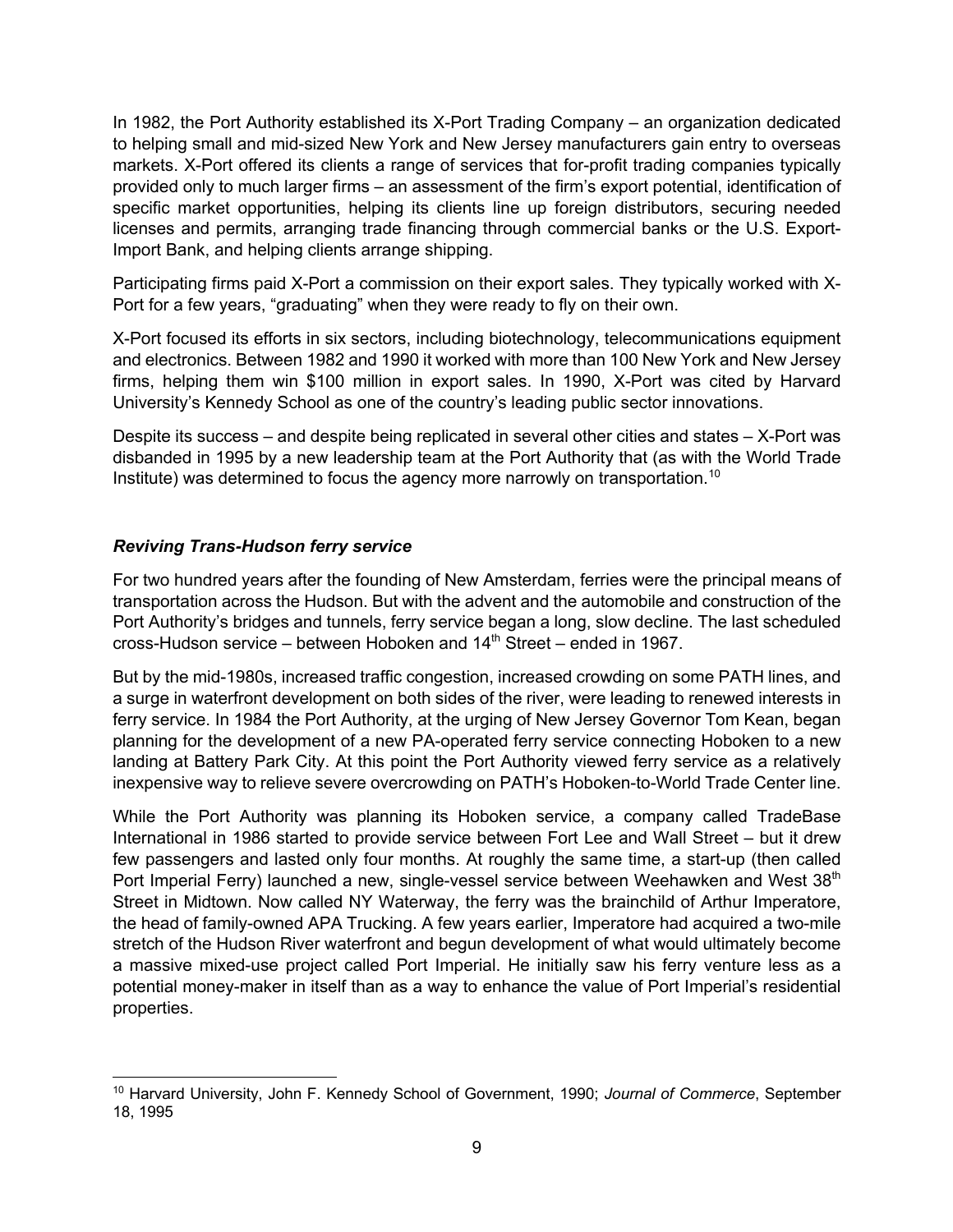The Port Authority meanwhile began to consider whether it might be able to launch its Hoboken service more quickly and at lower cost by contracting with a private operator. In 1987 the agency issued a request for proposals that asked prospective operators to state how much they would need from the Port Authority in both up-front capital and ongoing operating support to provide the service requested in the RFP. Private ferry operators from as far away as Hong Kong submitted proposals. But the winning proposal came from NY Waterway, which asked only that the Port Authority bear the cost of new ferry landings on both sides of the Hudson; the company would pay the full cost of acquiring vessels for the Hoboken-to-Battery Park City route, and the entire operating cost of the new service. NY Waterway's Hoboken-to-Battery Park service was launched in December 1989, and quickly proved popular with commuters. Other trans-Hudson services – and a bus service taking ferry riders to their final destinations in Manhattan – soon followed.<sup>11</sup>

The Port Authority's collaboration with NY Waterway – with a public agency paying for landings and terminal facilities and a private operator acquiring vessels and covering operating costs – soon became a model for other routes connecting communities in New Jersey to Manhattan. It thus became yet another step in the decades-long process of integrating the economies of New York and New Jersey.

#### *Attracting foreign investment*

The New York-New Jersey region has benefited from its connections to the global economy through foreign direct investment – that is, through capital investment from non-U.S. sources in property, plants, equipment, and ownership of businesses in the region. In 2018, the states of New York and New Jersey, attracted \$64.7 billion in foreign direct investment – 32.4 percent of the nationwide total.  $12$ 

Foreign investment has been a significant source of good jobs. In 2012 (the last year for which comprehensive data are available) foreign-owned establishments employed 445,452 wage-andsalary workers in the New York-New Jersey-Pennsylvania metropolitan area – 6.4 percent of all wage-and-salary jobs in the region. In 2012 the region accounted for 8.1 percent of all wage-andsalary jobs with foreign-owned establishments nationwide; but because of the relatively high average earnings of workers employed by foreign-owned firms in the NY-NJ-PA area, the region also accounted for 13.9 percent of total wages and salaries paid by foreign-owned establishments nationwide.<sup>13</sup>

While the overall level of foreign direct investment is driven primarily by macroeconomic factors, local conditions – and local efforts to attract them – can affect *where* in the U.S. foreign-owned firms choose to invest.

In 1985, the Port Authority acquired the former Otis Elevator plant in Yonkers, which had shut down in 1982, from United Technologies (Otis's parent company), with plans to convert the plant into a multi-tenant industrial park. A few months later, the agency awarded a contract for the manufacture of a new fleet of PATH cars to a joint venture of two Japanese firms, Kawasaki Heavy Industries and Nissho Iwai. The contract provided that the new cars would be assembled

<sup>11</sup> NY Waterway, "NY Waterway Company History," March 22, 2021

<sup>&</sup>lt;sup>12</sup> U.S. Bureau of Economic Analysis

<sup>13</sup> U.S. Bureau of Labor Statistics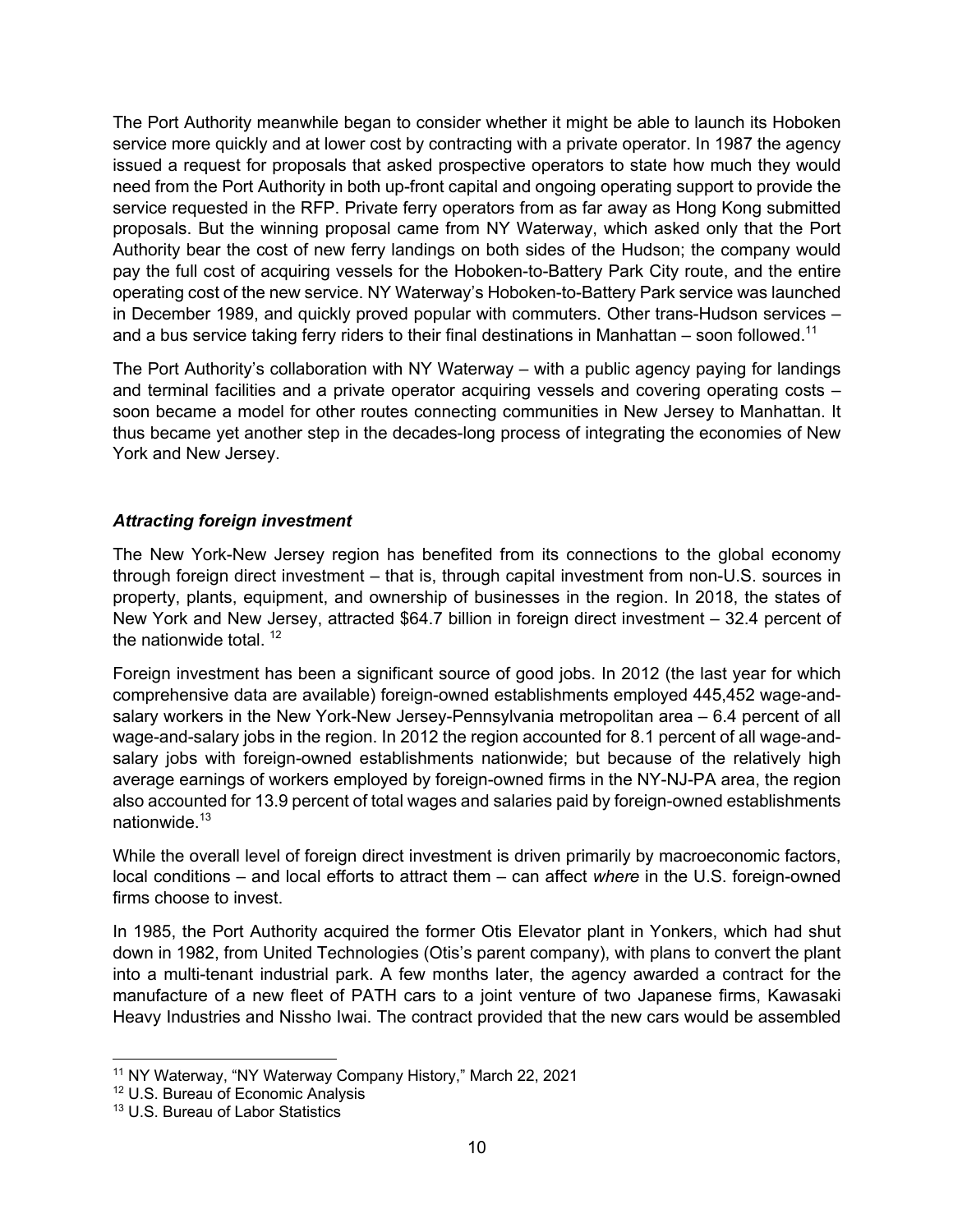at the PA's Yonkers Industrial Park. By 1987, 500 workers were employed in assembling rail cars for PATH and for New York City Transit; and Yonkers Mayor Angelo Martinelli was calling the Port Authority's overhaul of the Otis complex and the arrival of Kawasaki "the best thing that's happened in this city in years."<sup>14</sup>

The Port Authority was one of the first U.S. transit agencies to use procurement of rail cars to attract a rail car manufacturer. Its ability to combine a major contract with the availability of suitable industrial space helped make Kawasaki an enduring presence in Yonkers. In 2013, after having leased its plant for more than 25 years, the company purchased it outright<sup>15</sup> – a sign, perhaps, that it expects to be in Yonkers for the long haul.

The Port Authority also sought to attract private investment to New Jersey. In Elizabeth, the agency had embarked in 1981 on a massive clean-up of a 71-acre former landfill, strategically located between Port Elizabeth and Newark International Airport. After remediation was completed, the Port Authority sold 21 acres – later increased to 46 – to Swedish furniture retailer IKEA, which developed what was then its largest U.S. store on the site. While the site's proximity to the Port and the New Jersey Turnpike was undoubtedly a factor in the company's choice of this location, the Port Authority's ability to finance and manage a multi-year clean-up was also critical to turning a contaminated property into a developable site.

Not all of the Port Authority's innovations during this period were successful. Some – such as an ill-fated attempt in the 1980s to develop a commercial fishing port at Erie Basin in Brooklyn – were soon abandoned; but others survived, and some have had a continuing impact. Perhaps most important, all of them reflected a willingness to experiment with new ways in which the Port Authority could help to strengthen the region's competitive position in the global economy.

# **The Port Authority's last 25 years**

During the past 25 years the Port Authority has continued to undertake major investments both in new projects, and in the redevelopment and modernization of existing facilities. These projects have helped to improve connectivity between New Jersey and New York and have enhanced the region's global competitiveness. Because these projects are likely to be more familiar to many than those from earlier periods in the Port Authority's history, we will highlight here just a few examples.

The 1990s and early 2000s, the region experienced the greatest surge in new investment in its airports since the early 1970s. At JFK:

- A consortium of four foreign airlines Air France, Lufthansa, Japan Air and Korean Air financed and managed the construction of Terminal 1, a new international terminal completed in 1998. Two years later Terminal 1 was serving 11 international airlines.
- In 2001 the Port Authority opened a new International Air Terminal (Terminal 4), a \$1.4 billion replacement for the airport's original International Arrivals Building. Terminal 4 was developed by LCOR Inc. and managed by JFKIAT, a subsidiary of Amsterdam's Schipol

<sup>14</sup> Thomas Lueck, "In Yonkers, Kawasaki Offers Hope," *New York Times*, April 17, 1987

<sup>15</sup> Scott Simone, "Behind the Scenes: Yonkers Kawasaki Rail Car," *Westchester Magazine*, April 22, 2014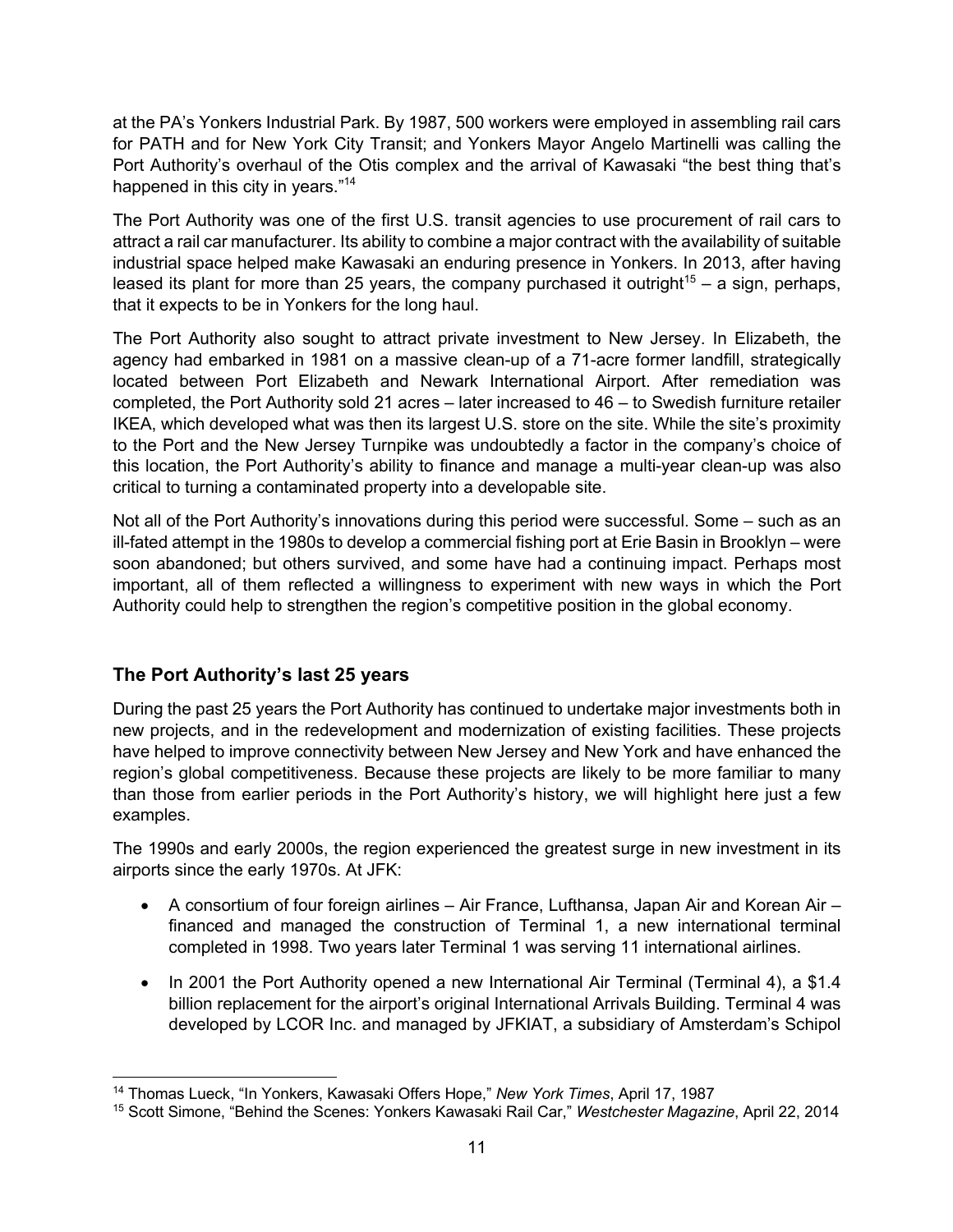Airport – making it the first major terminal in the U.S airport managed by a foreign airport operator.

- The JFK AirTrain, completed in 2003, improved on-airport circulation; provided an easy transfer to the Long Island Rail Road at Jamaica Station; and thus to Long Island, to other neighborhoods in Queens, and to Manhattan. The JFK AirTrain also connects to the New York City subway system at the A train's Howard Beach station.
- The American Airlines Terminal (Terminal 8) was modernized and expanded in two phases, completed in 2005 and 2008, at a cost of \$1.3 billion. The expansion increased the number of gates from 19 to 36 (including 19 dedicated to international flights) and added an 82,000 square-foot Customs and Immigration hall, to process arriving international passengers.
- Jet Blue undertook a major renovation and expansion of Terminal 5, completed in 2008; and added a new international concourse in 2014. Eero Saarinen's historic TWA Terminal also became part of the Jet Blue complex; in 2019, a transformed TWA Terminal was restored and reinvented as the 512 room TWA Flight Center and Hotel with state-of-theart facilities for meetings and events.
- Between 1998 and 2017, nearly 1.0 million square feet of new air cargo facilities were developed at JFK, along with nearly 500,000 square feet of apron space for 747 freighters, and improved access to taxiways; and a new service plaza for truckers.

At Newark (which in 2001 was renamed Newark-Liberty International Airport):

- The Newark AirTrain, completed in 1996, greatly improved on-airport circulation. In 2000 it was connected to Amtrak's Northeast Corridor line, easing access to the airport from Newark, Hudson County, and communities in central New Jersey; and from Manhattan.
- A \$1.2 billion renovation and expansion of Terminal C, enabling it to serve as Continental's global gateway, was completed in 1998.
- A new air traffic control tower was completed in 2003.
- Federal Express completed a \$60 million expansion of its ark regional hub in 1995; the Port Authority added a \$33 million multi-tenant cargo building in 2003; and UPS completed a new, state-of-the-art cargo building in 2019.
- In 2016, the Port Authority authorized the development of a new \$2.3 billion, 33-gate terminal, to be called Terminal 1, that will replace Newark-Liberty's 43-year-old Terminal A. Like Terminal A, the new terminal – which will be completed in two phases in 2021 and 2022 – will be managed by Munich International, the airport operations subsidiary of Munich Airport.

At LaGuardia, the Port Authority in 2015 approved an ambitious plan for a comprehensive, \$8 billion redevelopment of the airport, including: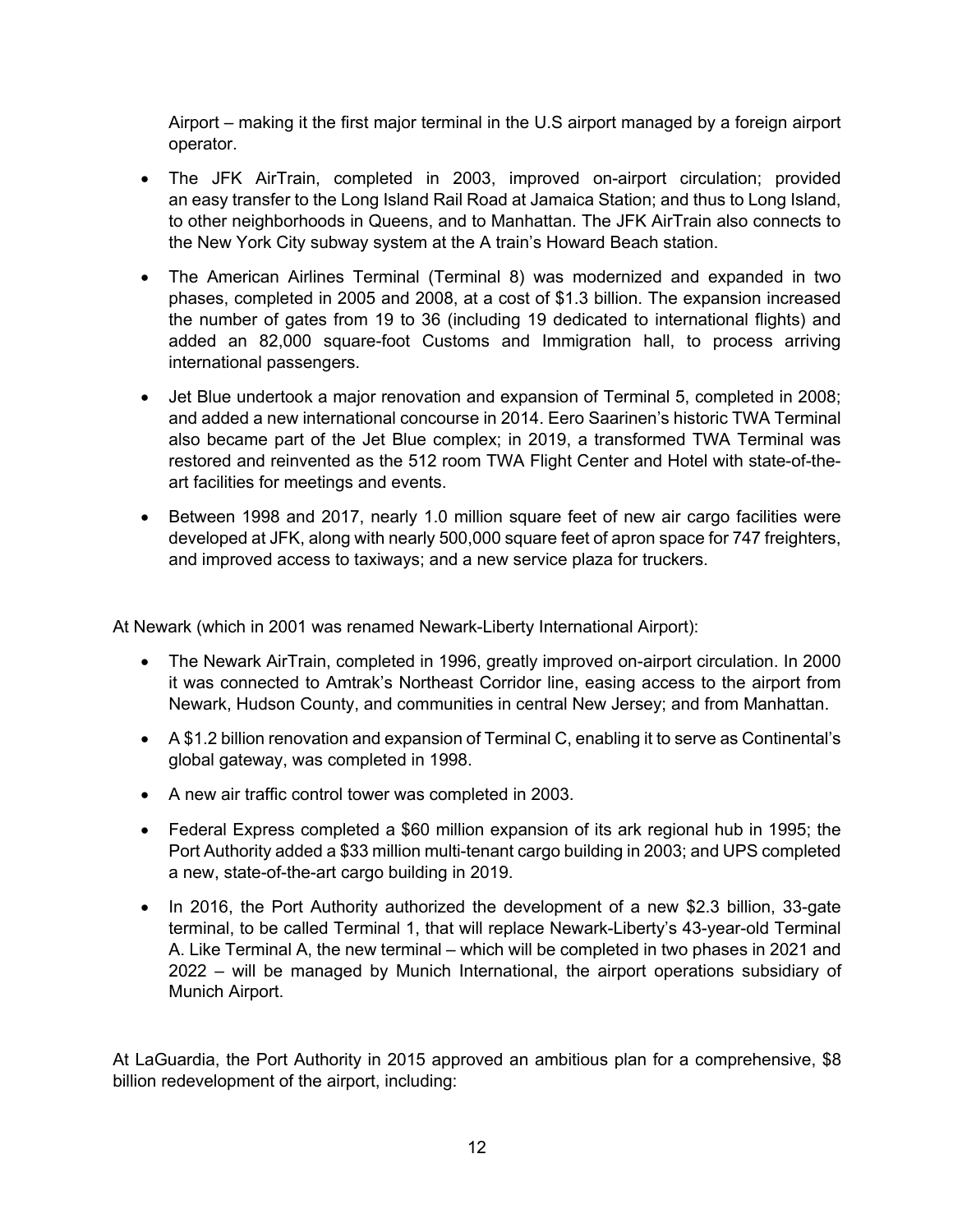- Construction of a new Terminal B by a private-sector consortium called LaGuardia Gateway Partners – to replace the 50-year-old Central Terminal Building. Construction of Terminal B started in 2016.
- Delta's development of a new Terminal C, to replace two smaller terminals. Construction of Terminal C started in 2017.
- Development of new taxiways, roadways and utilities.

The Port Authority has also undertaken a series of initiatives aimed at ensuring that the New York-New Jersey port can maintain its position as a leading gateway for maritime trade.

- In a project that began in 2005 and was completed in 2016, the Army Corps of Engineers and the Port Authority deepened key shipping channels in New York Harbor to 50 feet, allowing the Port to accommodate new generations of large container ships.
- The Port's ability to serve the largest container ships was also affected by the relatively low height of the Bayonne Bridge, which crosses the Kill Van Kull – the narrow trait between Staten Island and Bayonne, through which ships pass on their way to and from Port Newark, Port Elizabeth and the New York Container Terminal on Staten Island. With a maximum clearance of about 155 feet, the bridge was too low to accommodate the largest ships, some of which required an "air draft" of 175 feet or more above the water level.

After a detailed study, the Port Authority and the Corps of Engineers concluded that the most cost-effective solution would be to keep the existing bridge but raise its roadway high enough to provide an air draft of 215 feet. Work on the \$1.7 billion project started in 2015; the old roadway was demolished in 2017, allowing larger ships to pass beneath the bridge; and the new roadway was completed in 2019. In the fall of 2020, the Port Authority welcomed the largest containership in its history – the 15,000-TEU *CGM-CMA Brasil* – to Port Elizabeth.

The Port Authority has at the same time continued to undertake projects aimed at improving connections between New Jersey and New York. In April 2013, the Port Authority awarded a fortyyear contract to NYNJLink, a collaboration between the Macquairie Group and Kiewit Development Corporation, under which NYNJLink was responsible for financing construction and ongoing maintenance of a new, twin-span, \$1.5 billion replacement for the Goethals Bridge in return for annual payments from the PA over the life of the contract. Work on the new bridge commenced in 2014 and was completed in 2017.

Along with the other advantages associated with design-build construction, this public-private partnership ensured that the long-awaited construction of a replacement for the Goethals Bridge could proceed without up-front financing from the Port Authority – an agency whose capital capacity was already under pressure from the demands of rebuilding the World Trade Center, reinvesting in the region's airports, subsidizing the PATH system and financing other projects of interest to the governors of New Jersey and New York.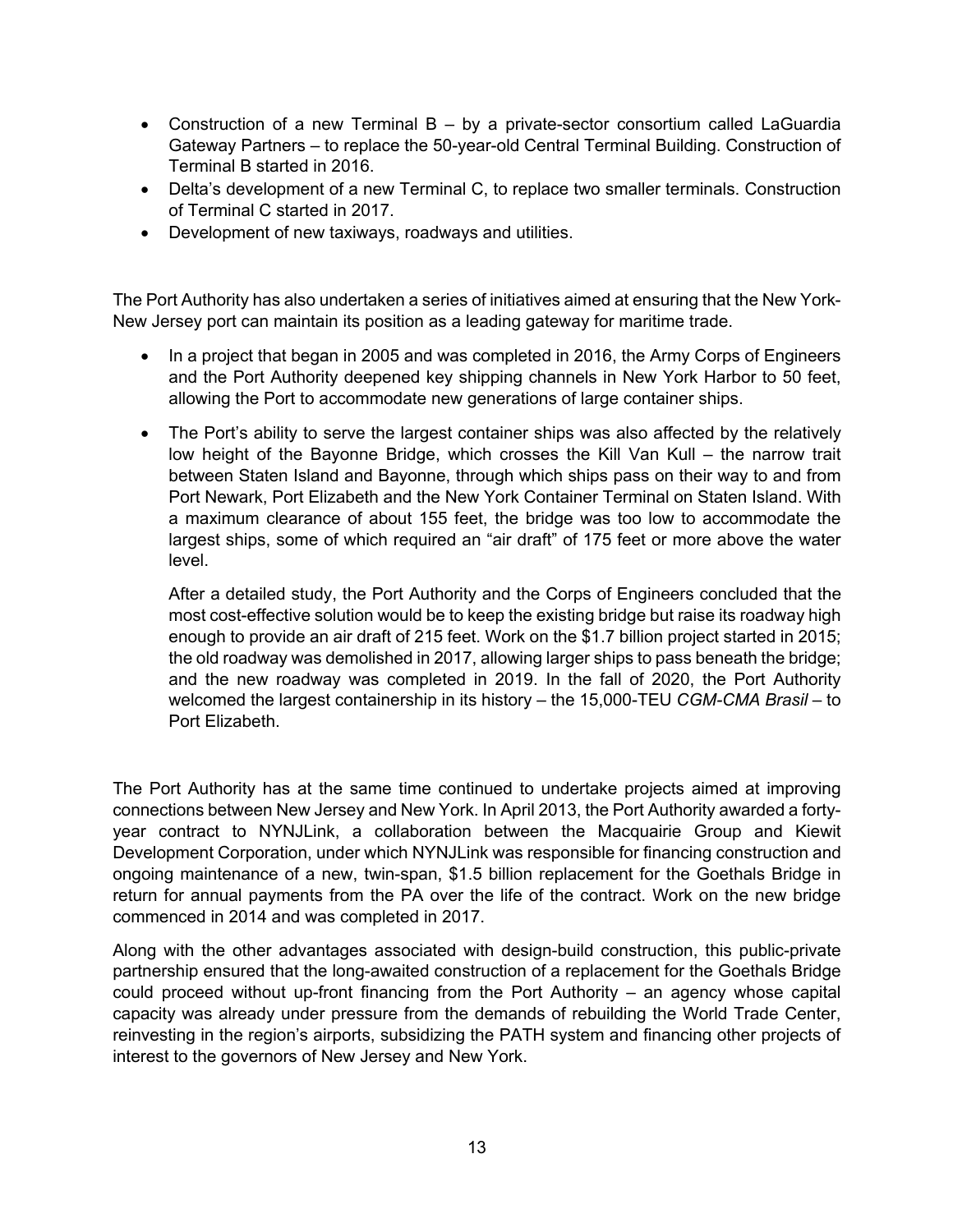Even with all these advances, however, the Port Authority's history during the past quarter-century has also been a story of recovery from the death and destruction of September 11, 2001. How the Port Authority, in collaboration with New York State, New York City and Silverstein Properties, has rebuilt the World Trade Center is a longer story than we can relate here – and it is in any case unfinished.<sup>16</sup> Suffice it to say that just as the development of the original World Trade Center played a key role in the revitalization of Lower Manhattan three decades earlier, its reconstruction has helped Downtown New York maintain its position as a diversified center of international business.

#### **Into the future**

One hundred years after its founding, the Port Authority and the region are simultaneously facing an array of challenges that have few precedents in U.S. history. To succeed in meeting these challenges, the region will have to draw on all its strengths, including the strengths it derives from its central role in the global economy.

#### *Embracing globalization*

We need first to recognize that global integration continues to be one of the most powerful forces driving the growth of our economy. While the process of integration that began fifty years ago may be changing, there is no sign that it is ending, or even slowing down. Just as important, we need to acknowledge that – despite the heated rhetoric of populists on both the left and the right – taking advantage of the opportunities the global economy offers is essential to the future of America's and the region's working and middle classes.<sup>17</sup>

#### *Supporting the region's role in international trade*

Sixty-five years after Malcom McLean launched the container revolution from Port Newark, the New York-New Jersey port is still the U.S.'s second-leading center of maritime trade. And it is still growing; between 2005 and 2020, the volume of containerized trade moving through the New York-New Jersey port rose by more than 50 percent.<sup>18</sup> A study conducted in 2020 by the North Jersey Transportation Planning Authority found that in 2019, the port directly and indirectly supported more than 506,000 jobs in the 31-county region NY-NJ-PA metropolitan region – an increase of more than 100,000 jobs just since 2016.<sup>19</sup>

Even more important than the region's role in global merchandise trade, however, is its position as a global center of trade in services – a broad category that encompasses everything from

<sup>&</sup>lt;sup>16</sup> For a discussion of the some of the issues surrounding the redevelopment of the World Trade Center site, see NYU Rudin Center for Transportation and Appleseed, *The World Trade Center Rebuilding Pays Off for the Port Authority and the Region*, October 2015

<sup>17</sup> For a compelling presentation of this argument, see Kimberly Clausing, *Open: The Progressive Case for Free Trade, Immigration and Global Capital* (Cambridge: Harvard University Press, 2019)<br><sup>18</sup> PANYNJ

<sup>19</sup> Anne Strauss-Wieder, *A 21st Century Supply Chain Critical to the Region and Nation: The 2020 report on the economic value of the NY-NJ port industry,* New York Shipping Association, July 2020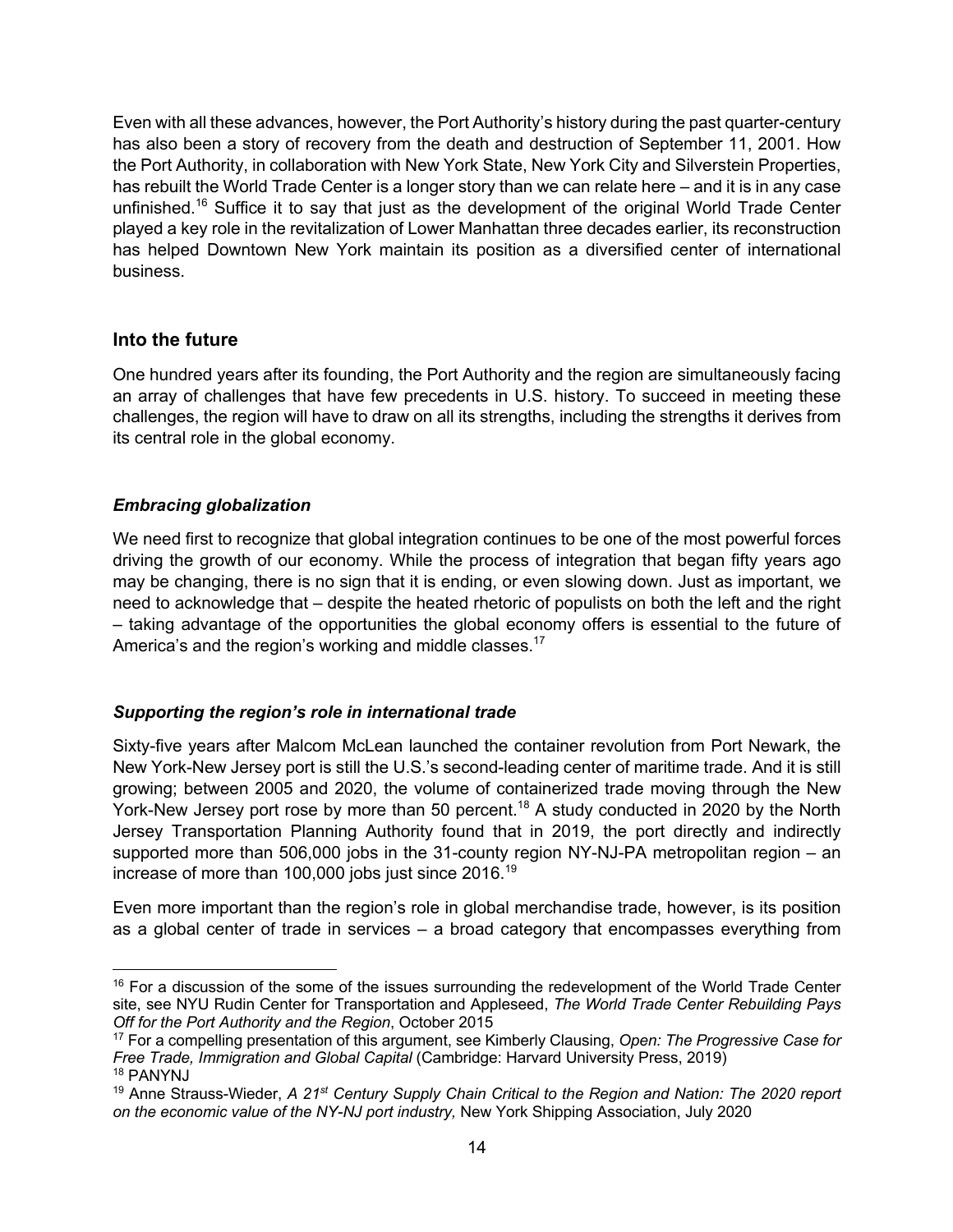international finance and professional services to health care and higher education to TV and film production to tourism. Using data compiled by the Brookings Institution, we estimate that in 2018 export sales by 20 leading service industries in the eighteen-county Port Authority region directly supported more than 5.2 million jobs in the region (Table 1).

| <b>Industry</b>                  | <b>Exports from</b><br>PA region (\$M) | <b>Direct export-</b><br>supported<br>jobs, PA region | PA region as a share of total<br>U.S.<br>direct export-supported jobs |
|----------------------------------|----------------------------------------|-------------------------------------------------------|-----------------------------------------------------------------------|
| Investment banking               | \$100,462                              | 200,684                                               | 44.70%                                                                |
| Financial management             | \$135,907                              | 256,351                                               | 28.01%                                                                |
| <b>Entertainment services</b>    | \$120,311                              | 666,569                                               | 27.57%                                                                |
| Sports & performing arts         | \$2,352                                | 8,749                                                 | 25.09%                                                                |
| Advertising services             | \$20,681                               | 128,688                                               | 20.54%                                                                |
| Film & music industry royalties  | \$47,493                               | 381,013                                               | 18.89%                                                                |
| Air transportation services      | \$40,467                               | 138,320                                               | 17.81%                                                                |
| Credit issuance & lending        | \$65,405                               | 268,809                                               | 17.80%                                                                |
| <b>Retail services</b>           | \$78,490                               | 402,490                                               | 17.40%                                                                |
| Food & drink services            | \$69,655                               | 1,002,599                                             | 16.03%                                                                |
| Industrial engineering services  | \$7,031                                | 26,733                                                | 14.92%                                                                |
| Accommodation services           | \$69,284                               | 636,037                                               | 14.82%                                                                |
| Legal services                   | \$16,904                               | 126,265                                               | 14.81%                                                                |
| Accounting & auditing services   | \$1,924                                | 10,625                                                | 11.98%                                                                |
| Scientific & technical royalties | \$9,158                                | 73,542                                                | 11.64%                                                                |
| Telecom services                 | \$17,730                               | 29,512                                                | 11.39%                                                                |
| Information technology royalties | \$48,438                               | 390,134                                               | 10.15%                                                                |
| <b>R&amp;D</b> services          | \$34,099                               | 52,235                                                | 9.85%                                                                 |
| <b>Educational services</b>      | \$34,432                               | 400,192                                               | 9.72%                                                                 |
| Auxiliary insurance activities   | \$1,845                                | 12,822                                                | 9.60%                                                                 |

**Table 1: Exports of services from the NY-NJ Port Authority region, selected industries**

As Table 1 shows, air transportation is itself one of the region's leading service exports. But perhaps even more important, it is also a critical part of the infrastructure that sustains other service exports – bringing visitors, university students and hospital patients from other countries to the New York-New Jersey region, and making it easier for professionals in finance and business services to reach their customers around the world. As Figures 1 and 2 show, the New York- New Jersey region ranks first in the U.S. by a wide margin in the extent and frequency of its international air travel connections.

*Maintaining the capacity and competitiveness of the region's air travel infrastructure and services should thus remain high on the Port Authority's agenda in the years ahead.*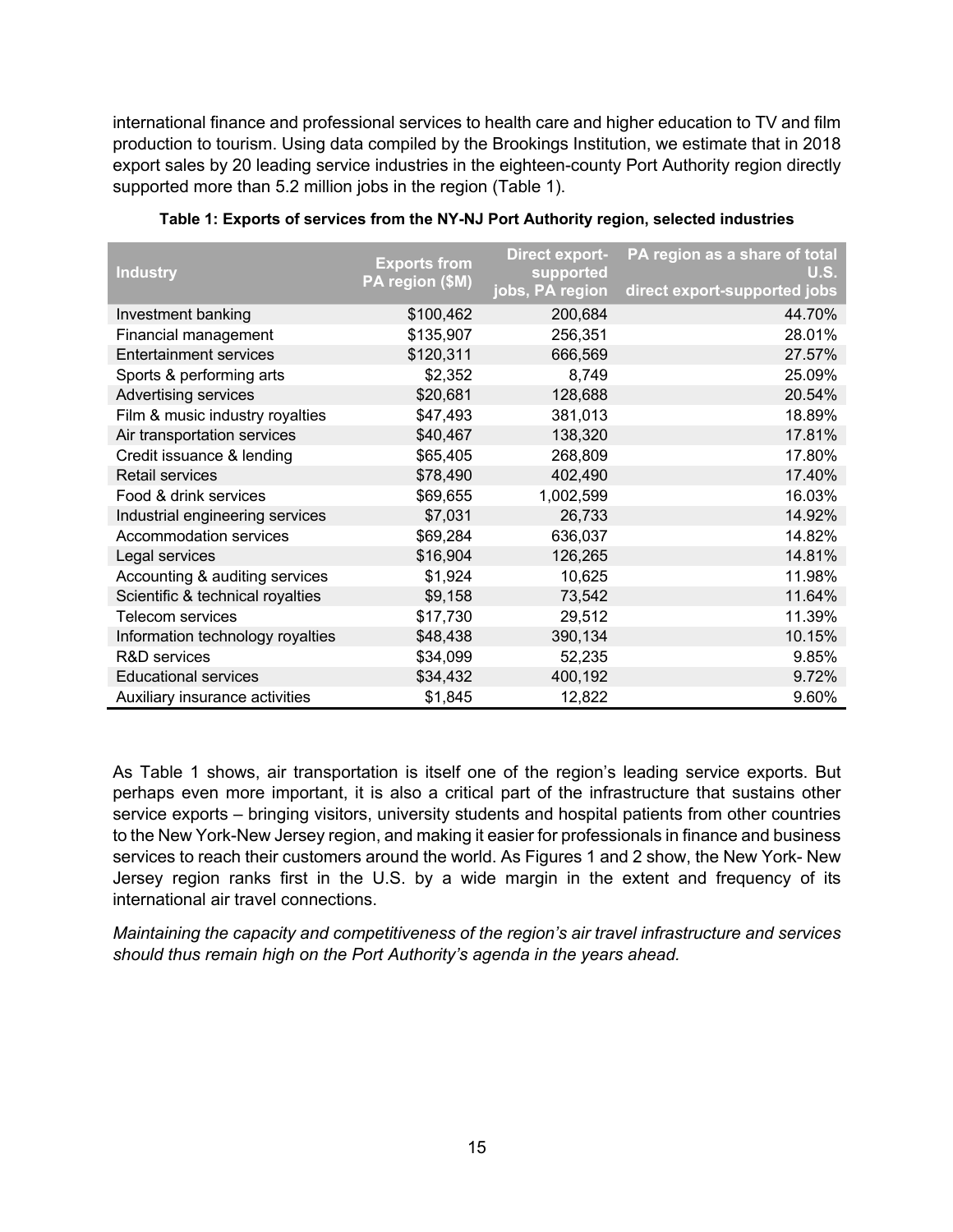

**Figure 1: Total seats on departing direct international flights by origin city/region, 2019**

**Figure 2: Total departing direct international flights by origin city/region, 2019**